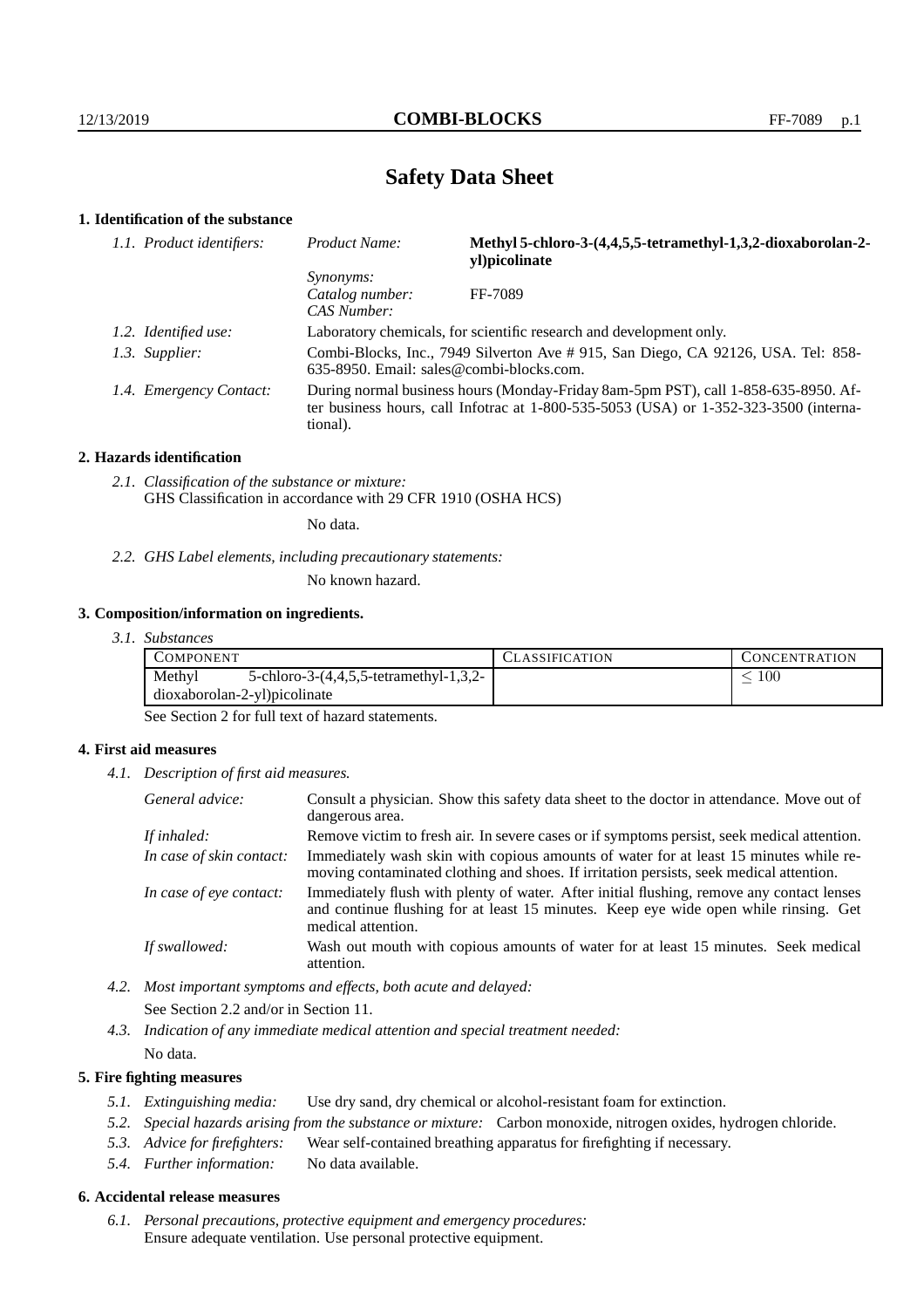| 6.2. Environmental precautions:                                                                               |                                                                                                                                                                                                                                                                                                                        |  |  |
|---------------------------------------------------------------------------------------------------------------|------------------------------------------------------------------------------------------------------------------------------------------------------------------------------------------------------------------------------------------------------------------------------------------------------------------------|--|--|
| Should not be released into the environment. See Section 12 for additional ecological information.            |                                                                                                                                                                                                                                                                                                                        |  |  |
| 6.3. Methods and materials for containment and cleaning up:                                                   |                                                                                                                                                                                                                                                                                                                        |  |  |
| Sweep up or vacuum up spillage and collect in suitable container for disposal.                                |                                                                                                                                                                                                                                                                                                                        |  |  |
| 6.4. Reference to other sections:                                                                             |                                                                                                                                                                                                                                                                                                                        |  |  |
| Refer to protective measures listed in Sections 8 and 13.                                                     |                                                                                                                                                                                                                                                                                                                        |  |  |
| 7. Handling and storage                                                                                       |                                                                                                                                                                                                                                                                                                                        |  |  |
|                                                                                                               | 7.1. Precautions for safe handling: Avoid contact with skin and eyes. Avoid inhalation of vapour or mist. Keep away<br>from sources of ignition - No smoking. Take measures to prevent the build up of electro-<br>static charge. For precautions see section 2.2.                                                     |  |  |
|                                                                                                               | 7.2. Conditions for safe storage, including any incompatibilities: Keep container tightly closed in a dry and well-ventilated<br>place. Containers which are opened must be carefully resealed and kept upright to prevent<br>leakage.                                                                                 |  |  |
| 7.3. Specific end use(s):                                                                                     | Laboratory chemicals, for scientific research and development only.                                                                                                                                                                                                                                                    |  |  |
| 8. Exposure Controls / Personal protection                                                                    |                                                                                                                                                                                                                                                                                                                        |  |  |
| 8.1. Control parameters:                                                                                      |                                                                                                                                                                                                                                                                                                                        |  |  |
| Components with workplace control parameters: Contains no substances with occupational exposure limit values. |                                                                                                                                                                                                                                                                                                                        |  |  |
| 8.2. Exposure controls:                                                                                       |                                                                                                                                                                                                                                                                                                                        |  |  |
|                                                                                                               | Appropriate engineering controls: Ensure that eyewash stations and safety showers are close to the workstation<br>location. Ensure adequate ventilation, especially in confined areas.                                                                                                                                 |  |  |
| Personal protective equipment:                                                                                |                                                                                                                                                                                                                                                                                                                        |  |  |
| Eye/face protection:                                                                                          | Wear appropriate protective eyeglasses or chemical safety goggles as described by OSHA's<br>eye and face protection regulations in 29 CFR 1910.133 or European Standard EN166.                                                                                                                                         |  |  |
| Skin protection:                                                                                              | Handle with gloves. Gloves must be inspected prior to use. Use proper glove removal<br>technique (without touching glove's outer surface) to avoid skin contact with this product.<br>Dispose of contaminated gloves after use in accordance with applicable laws and good<br>laboratory practices. Wash and dry hands |  |  |
| <b>Body Protection:</b>                                                                                       | Complete suit protecting against chemicals, Flame retardant antistatic protective clothing.,<br>The type of protective equipment must be selected according to the concentration and<br>amount of the dangerous substance at the specific workplace.                                                                   |  |  |
| Respiratory protection:                                                                                       |                                                                                                                                                                                                                                                                                                                        |  |  |

Control of environmental exposure: Prevent further leakage or spillage if safe to do so. Do not let product enter drains.

# **9. Physical and chemical properties**

*9.1. Information on basic physical and chemical properties*

| (a)       | Appearance:                                   | No data  |
|-----------|-----------------------------------------------|----------|
| (b)       | Odour:                                        | No data  |
| (c)       | Odour Threshold:                              | No data  |
| (d)       | pH:                                           | No data  |
| (e)       | Melting point/freezing point:                 | No date. |
| (f)       | Initial boiling point and boiling range:      | No data  |
| (g)       | Flash point:                                  | No data  |
| (h)       | Evaporatoin rate:                             | No data  |
| (i)       | Flammability (solid, gas):                    | No data  |
| (i)       | Upper/lower flammability or explosive limits: | No data  |
| (k)       | Vapour pressure:                              | No data  |
| (1)       | Vapour density:                               | No data  |
| (m)       | Relative density:                             | No data  |
| (n)       | Water solubility:                             | No data  |
| $\rm (o)$ | Partition coefficient: n-octanol/water:       | No data  |
| (p)       | Auto-ignition:                                | No data  |
| (q)       | Decomposition temperature:                    | No data  |
| (r)       | Viscosity:                                    | No data  |
| (s)       | Explosive properties:                         | No data  |
| (t)       | Oxidizing properties:                         | No data  |